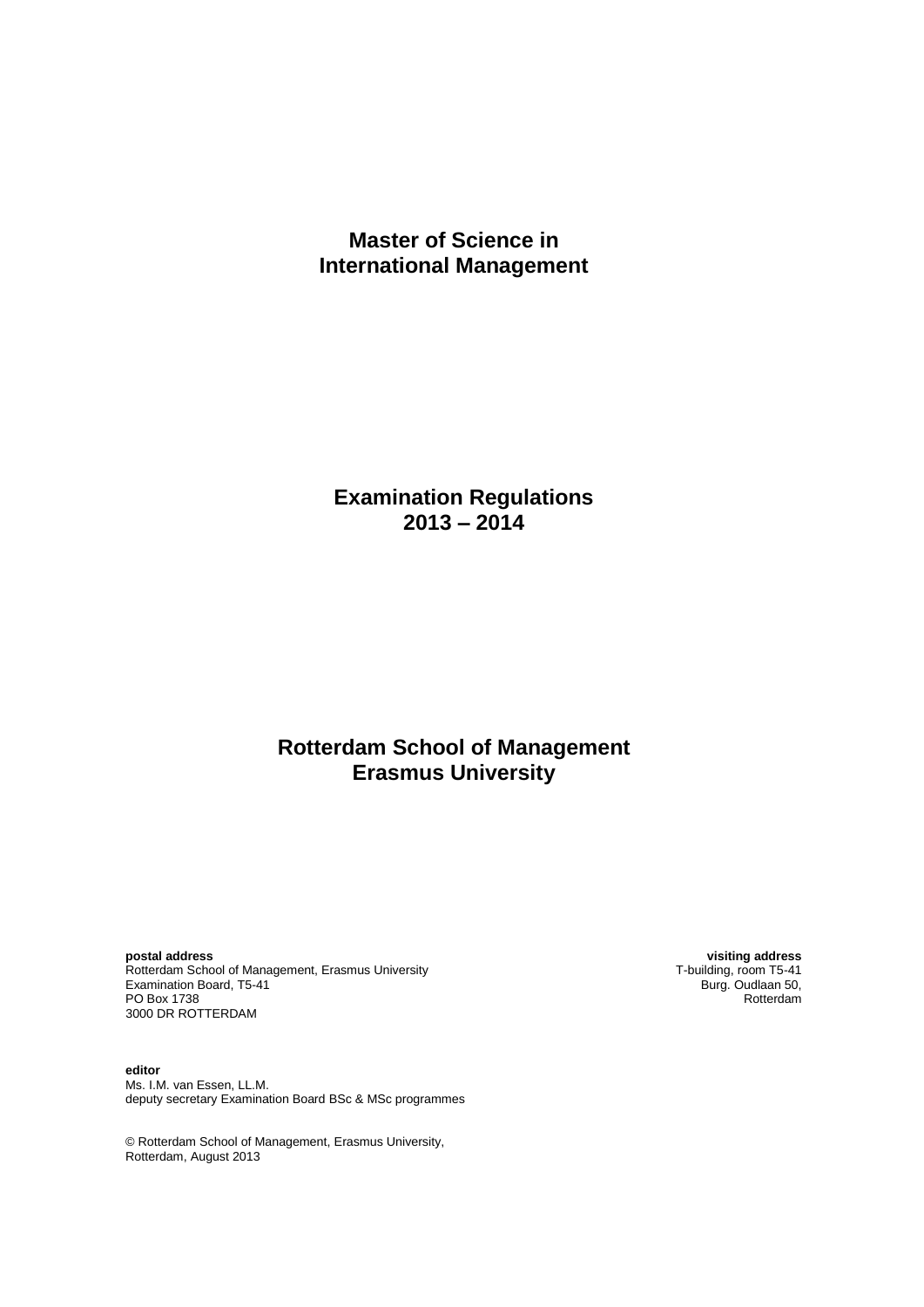## **Content**

| <b>I Examination Board BSc &amp; MSc programmes</b>                                                                                               | 3                                    |
|---------------------------------------------------------------------------------------------------------------------------------------------------|--------------------------------------|
| <b>Tasks</b>                                                                                                                                      | $\mathbf 3$                          |
| <b>Composition</b><br>Secretary to the Examination Board                                                                                          | $\mathbf{3}$<br>$\mathbf 3$          |
| Administration                                                                                                                                    | $\mathbf{3}$                         |
| Il Appeals procedure                                                                                                                              | 4                                    |
| III Teaching and Examination Regulations of the Master of Science in International                                                                |                                      |
| <b>Management 2013 - 2014</b>                                                                                                                     | 5                                    |
| Section 1 - General                                                                                                                               | ${\bf 5}$                            |
| Article 1.1 - applicability of the regulations                                                                                                    | $\mathbf 5$                          |
| Article $1.2 - \text{aims of the programme}$<br>Article 1.3 - definitions                                                                         | $\mathbf 5$<br>$\mathbf 5$           |
| Article 1.4 - degree                                                                                                                              | $\mathbf 5$                          |
| Article 1.5 - language of instruction                                                                                                             | $\sqrt{5}$                           |
| Article 1.6 – compulsory educational activities<br>Section 2 - Composition of the degree programme                                                | 5<br>$\bf 6$                         |
| Article 2.1 - full-time / part-time                                                                                                               | 6                                    |
| Article 2.2 - study load, feasibility and timetable of the degree programme                                                                       | 6<br>6                               |
| Article 2.3 - composition of the degree programme<br>Article 2.4 – exemption from obligatory practicals                                           | 6                                    |
| Article 2.5 – exemption from examinations                                                                                                         | 6                                    |
| Article 2.6 - free master programme within the master degree programme MSc in International Management at RSM                                     | 6                                    |
| Section 3 - Admission                                                                                                                             | 6                                    |
| Article 3.1 - admission                                                                                                                           | 6                                    |
| Article 3.2 - admission procedure<br>Article 3.3 – admission requirements                                                                         | $\boldsymbol{7}$<br>$\boldsymbol{7}$ |
| Section 4 - Taking examinations                                                                                                                   | 7                                    |
| Article 4.1 – frequency of examinations; examination schedule; re-examinations; extra opportunities                                               | $\boldsymbol{7}$                     |
| Article 4.2 – form of the examinations and tests<br>Article 4.3 – oral tests                                                                      | $\boldsymbol{7}$<br>$\boldsymbol{7}$ |
| Article 4.4 – sequence of programme components                                                                                                    | 8                                    |
| Section 5 - Result of examinations<br>Article 5.1 - determining, announcing and recording results of examinations; deadlines                      | 8<br>8                               |
| Article 5.2 – period of validity                                                                                                                  | 8                                    |
| Article 5.3 – right of inspection                                                                                                                 | 8                                    |
| Section 6 - Result of the concluding examination<br>Article $6.1$ – the result of the concluding examination                                      | 8<br>8                               |
| Section 7 - Final and Implementation Provisions                                                                                                   | 8                                    |
| Article 7.1 - amendments changes<br>Article 7.2 - Hardship clause                                                                                 | 8<br>9                               |
| Article 7.3 - announcement                                                                                                                        | 9                                    |
| Article 7.4 - legal effect                                                                                                                        | 9                                    |
| IV Rules and Guidelines 2013 - 2014                                                                                                               | 10                                   |
| Section 1 - General                                                                                                                               | 10                                   |
| Article 1.1 – applicability of the Rules and Guidelines<br>Article 1.2 - definitions                                                              | 10<br>10                             |
| Article 1.3 - day-to-day procedure of the Examination Board                                                                                       | 10                                   |
| Article $1.4$ – the authority to examine                                                                                                          | 10                                   |
| Article 1.5 - the criteria<br>Section 2 – Exemptions                                                                                              | 10<br>10                             |
| Article 2.1 – exemption from practical tests                                                                                                      | 10                                   |
| Section 3 - Rules concerning good course of things during examinations and tests<br>Article 3.1 – registration for examinations and written tests | 10                                   |
| Article 3.2 – entering and leaving the room in which the written test is being held                                                               | 10<br>11                             |
| Article 3.3 – general provisions concerning order during the written test                                                                         | 11                                   |
| Article 3.4 – fraud<br>Section 4 – The examinations and tests of the courses                                                                      | 11<br>12                             |
| Article 4.1 – the questions and assignments, peer review                                                                                          | 12                                   |
| Article 4.2 - assessment criteria                                                                                                                 | 12                                   |
| Article 4.3 - determining the grades: rounding off, averaging, passing, grade floor<br>Section 5 - The Thesis                                     | 12<br>12                             |
| Article $5.1$ – the thesis, the thesis committee and admission to the thesis defence                                                              | 12                                   |
| Article 5.2 - Excellence check                                                                                                                    | 13                                   |
| Article 5.3 – establishment of the concluding examination<br>Article 5.4 – the certificate, the transcript and the supplement                     | 13<br>13                             |
| Article 5.5 – Classifications 'cum laude' and 'summa cum laude'                                                                                   | 13                                   |
| Section 6 - Final and implementation provisions<br>Article 6.1 – changes in these Rules and Guidelines                                            | 14<br>14                             |
| Article 6.2 - legal force                                                                                                                         | 14                                   |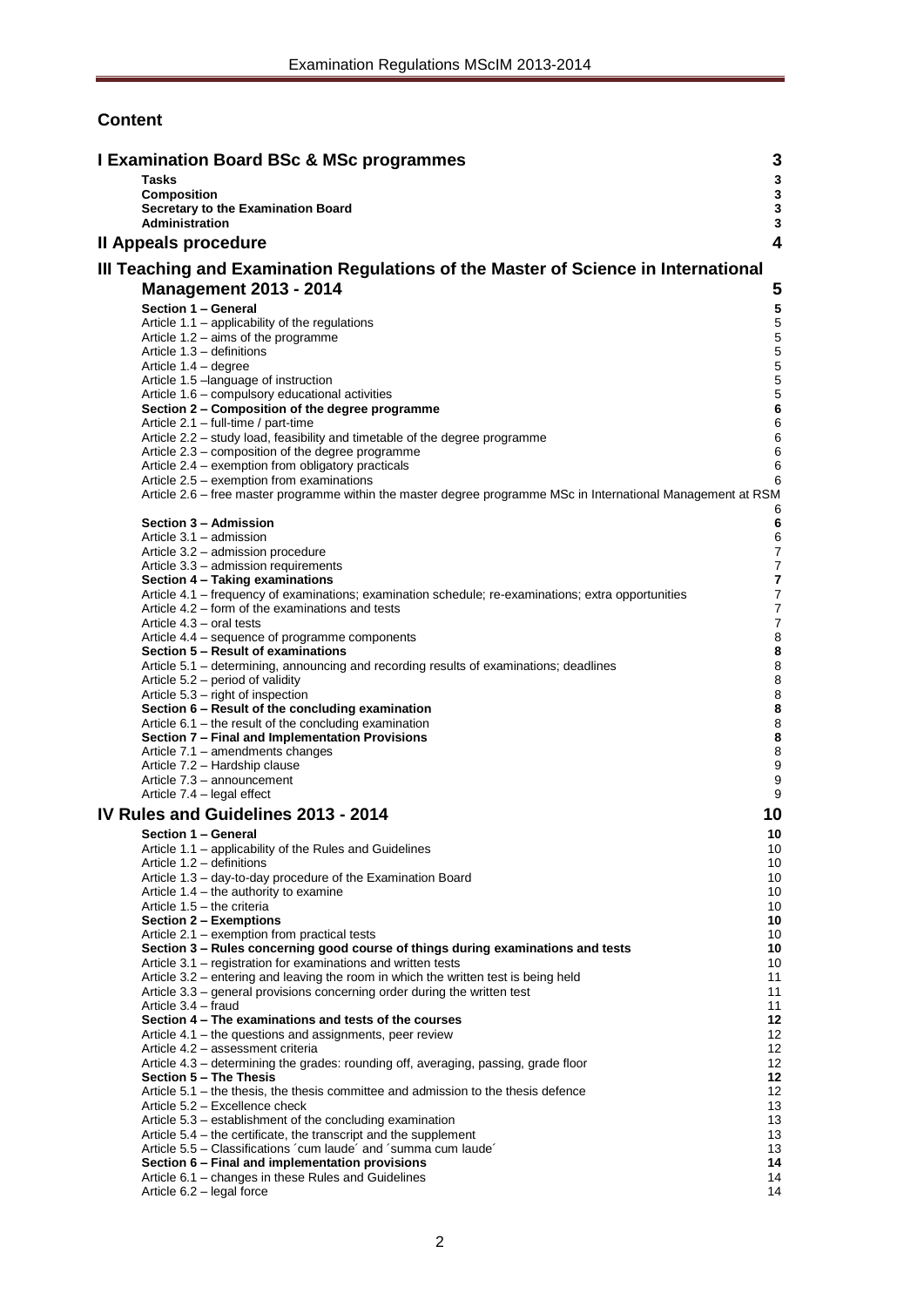### <span id="page-2-0"></span>**I Examination Board BSc & MSc programmes**

### <span id="page-2-1"></span>**Tasks**

The legal framework of the Examination Board is given by Dutch Law, in particular the Dutch Higher Education and Research Act (*Wet op het hoger onderwijs en wetenschappelijk onderzoek- WHW*). The Examination Board BSc & MSc Programmes has many different tasks. Generally, the following components can be discerned:

- A supervisory responsibility with regard to exams and examinations (correctly applying examination regulations, mediation in appeals, quality assurance);
- enforcing regulations (guidelines for examiners, regulations regarding fraud, assessment of exams, and compensation rules);
- granting exception to regulations on a case-by-case basis (exemptions, additional opportunities for examination, granting lenience with reference to Binding Study Advice);
- advisory tasks (periodic advice with reference to Binding Study Advice, advice to the dean with reference to the Teaching and Examination Regulations).

#### <span id="page-2-2"></span>**Composition**

The Examination Board consists of six members of the faculty. The members are appointed by the Dean. The Examination Board collectively sets up rules and policy. The Examination Board as a whole meets once a month. Each member has his/her own portfolio. The Examination Board is supported by the secretary.

#### **Members**

Prof.dr.ing. T.W. Hardjono (chairman) Prof.dr. P.P.M.A.R. Heugens Dr. J. van Rekom Ir. A.J. Roodink Dr. M.C. Schippers Dr. E.A. van der Laan

#### <span id="page-2-3"></span>**Secretary to the Examination Board**

Ms. C.M. Dirks - van den Broek LL.M. managing director/secretary Ms. I.M. van Essen LL.M. deputy-secretary<br>Ms. A.M. Schev MScBA deputy-secretary Ms. A.M. Schev MScBA

### <span id="page-2-4"></span>**Administration**

**Board** 

Ms. M.M.A. Hutting – Schutter project manager/ team leader Ms. G.M. den Bakker assistant Ms. drs. I.T.T. Przewozna assistant Ms. B.M. Freijsen-Punt assistant

**Contact and Information** Information concerning examinations can be found on the website of the programme (Current Student pages) and the website of the Examination Board: [www.rsm.nl/examination-board.](http://www.rsm.nl/examination-board) Please consult these sites before contacting the

Brief general questions may be asked by e-mail to [eb@rsm.nl](mailto:eb@rsm.nl) or by phone 010 4088731/1895 during opening hours: Monday-Friday 09.00 – 12.30 hrs.

Examination Board. Please also consult the [Frequently Asked Questions \(FAQ\) section](http://www.rsm.nl/examination-board/frequently-asked-questions-faqs/) prior to contacting the Examination

Official requests (e.g. requesting extension of grade validity) can be submitted by e-mail to [eb@rsm.nl](mailto:eb@rsm.nl) (preferably) or in writing. An official request must be accompanied by motivation and all relevant documentation (such as a recent version of your Osiris "dossieroverzicht").

In the event that you are requested to submit a (certified copy of a) certificate, transcript or diploma, you must send/show this document in its original form to the Examination Board for verification. These kinds of documents will not be accepted in a digital from.

#### **Postal address**

Rotterdam School of Management, Erasmus University Examination Board BSc & MSc Programmes, T5-41 PO Box 1738 3000 DR Rotterdam The Netherlands

**Visiting address** (opening hours: Monday-Friday 09.00 – 12.30 hrs.) Secretariat Examination Board T-building, room T5-41 Burgemeester Oudlaan 50 3062 PA Rotterdam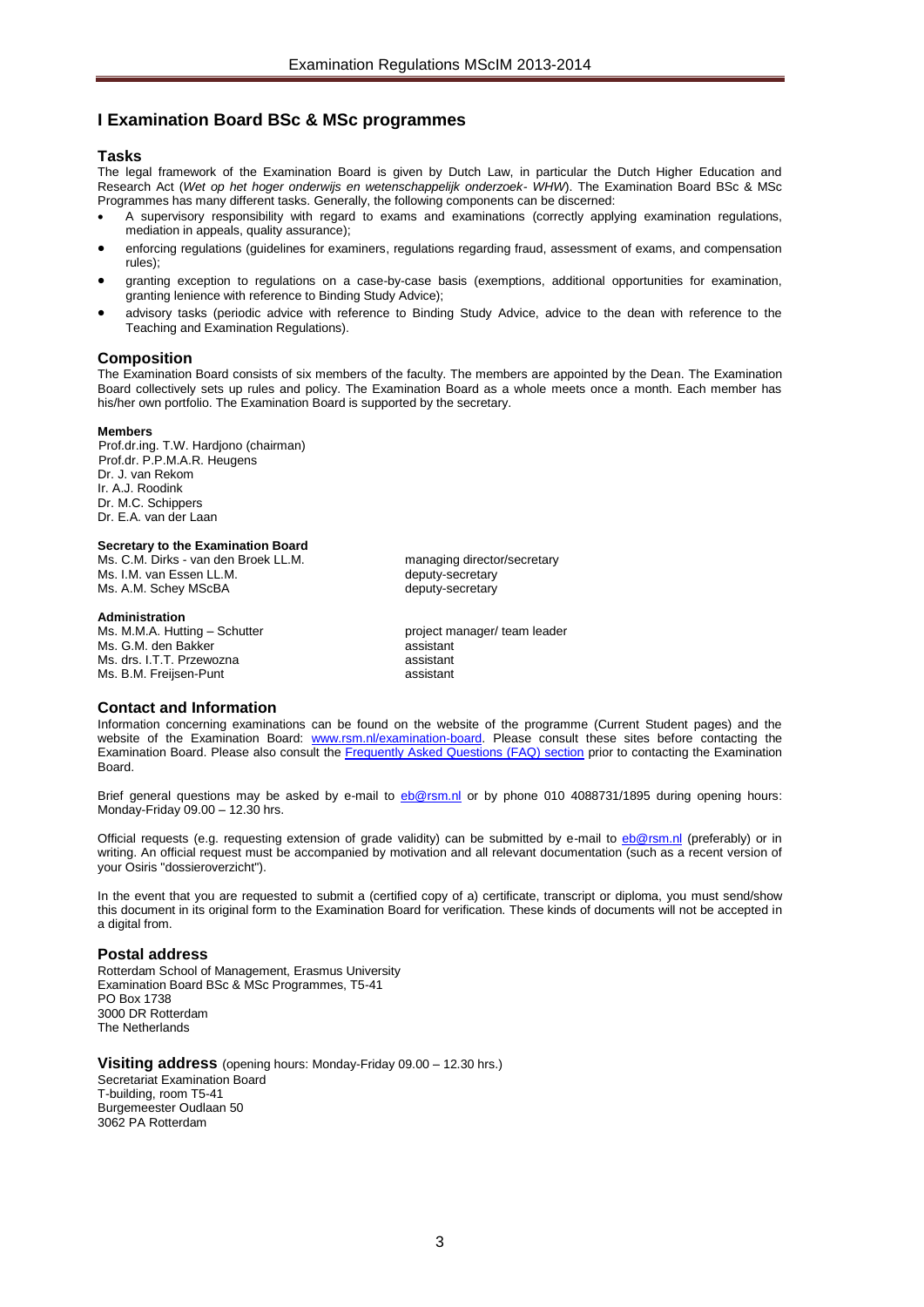### <span id="page-3-0"></span>**II Appeals procedure**

A student who objects to a decision of an examiner (e.g. assessments) or the Examination Board may lodge an appeal with the Examination Appeals Board (in Dutch College van Beroep voor de Examens (*CBE*)) of Erasmus University Rotterdam. In urgent cases, the chair of the *CBE* can be requested to make provisions.

Only an interested party, that is a person whose interest is directly involved in a decision, can lodge the appeal. The appeal has to be lodged within six weeks of the announcement of the disputed decision. If the appeal concerns a decision that was not made on time, it must be submitted within a reasonable period of time.

The appeal should be submitted in writing to the *CBE*-*EUR*, for the attention of the Secretary of this Board or it can be submitted online by the EUR Legal Protection Facility.

Before the *CBE*-*EUR* deals with the appeal, there is a settlement phase, in which the Examination Board concerned attempts to settle the lawsuit amicably (= formal amicable settlement attempt).

The *CBE*-*EUR* assumes that the complainant him/herself will first have made contact with the examiner concerned or with the Examination Board, in order to try to reach agreement (=material amicable settlement attempt). Account should be taken of the fact that meanwhile the period of six weeks for lodging an appeal with the *CBE*-*EUR* continues to run. In view of this, a provisional appeal can be lodged for the interim.

If the settlement attempt fails, parties will be invited to a sitting of the Examination Appeals Board. The sitting is in Dutch. Foreign students are recommended to take an interpreter with them to the sitting.

If a student disagrees with the decision of the *CBE-EUR* regarding their objection, they can submit an appeal to the Higher Education Appeals Tribunal in The Hague within six weeks of the decision.

#### **Further information**

For further information chec[k http://www.eur.nl/english/essc/legal\\_position/objections\\_and\\_appeals/](http://www.eur.nl/english/essc/legal_position/objections_and_appeals/) or the Student Information Leaflet "Submitting an appeal with the Examinations Appeals Board" (available at the ESSC (Hall E-Building).

Further information about the procedure can also be obtained from the Secretary of the *CBE*-*EUR*, mr.drs. W.A. Kleinjan, Room ET-40, tel. 010 – 408 1127/408 2233 or e-mail t[o cbe@eur.nl.](mailto:cbe@eur.nl)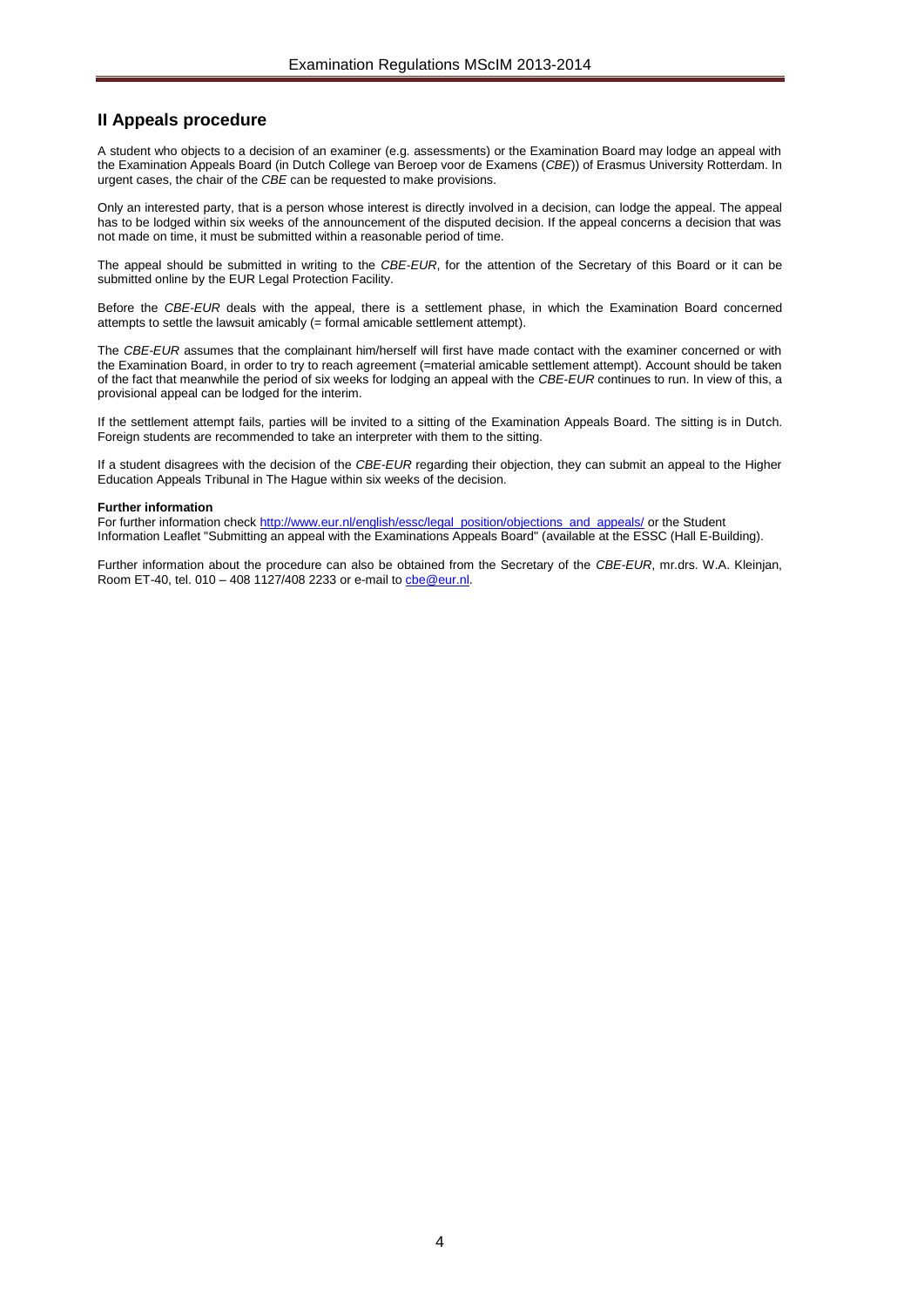## <span id="page-4-0"></span>**III Teaching and Examination Regulations of the Master of Science in International Management 2013 - 2014**

### <span id="page-4-2"></span><span id="page-4-1"></span>**Section 1 – General**

### **Article 1.1 – applicability of the regulations**

These regulations are applicable to the MScIM curriculum and examinations of the master's degree programme MSc in International Management at the Rotterdam School of Management, Erasmus Universit**y**, hereinafter referred to as the degree programme.

### <span id="page-4-3"></span>**Article 1.2 – aims of the programme**

The degree programme is intended to impart scientific knowledge, skills and insight in the area of international management in such a way that the graduate is capable of scientific and socially responsible professional practice in this area, and is qualified to take any desired advanced programme and to become, among others a scientific researcher.

### <span id="page-4-4"></span>**Article 1.3 – definitions**

In the regulations, words shall have the following meanings:

- a. the law: the Dutch Higher Education and Research Act (*Wet op het hoger onderwijs en wetenschappelijk onderzoek WHW*);
- b. rules and guidelines: the rules, guidelines and instructions of the Examination Board as referred to in Article 7.12b of the law;
- c. MScIM curriculum: the total of programme components qualifying for the concluding examination;
- d. concluding examination: the total of examinations of courses within the programme components of the MScIM curriculum;
- e. Programme component: a bundling of examinations with a designated function and meaning within the MScIM curriculum;
- f. examination: the assessment of a course; an examination can be composed of a written and/or oral test or other investigation, including practical tests, into the insight, knowledge and skills of the student;
- g. ects: abbreviation of "European Credit Transfer System". One ects represents 28 hours of study;
- h. written test: a written test is a test that is taken in writing and held plenarily;
- i. course: an instruction given under the authority of a member of the academic staff; each course is concluded with an examination;
- j. practical test: a test based on a practical exercise, as referred to in Article 7.13 of the law, in one of the following forms: execution of and reporting on a thesis project,
	- writing a paper,
	- carrying out a research assignment,
	- taking part in a study visit,
	- carrying out a practical assignment,
	- taking part in another study activity aimed at the attainment of certain skills;
- k. student: a person who is enrolled in to the university and admitted to the degree programme pursuing the study and/or taking part in the examinations of the programme; for the further application of these regulations, this designation also applies to an enrolled 'extraneus';
- l. Examination Board: the board referred to in Article 7.12 of the law for supervising the examinations and organization and coordination of the examinations of the programme;
- m. academic year: the academic year runs from 1 September to the following 31 August (inclusive);
- n. Dean of BSc & MSc Programmes; the person who is responsible for the degree programmes;
- o. Dean RSM: head of the Rotterdam School of Management, Erasmus University;
- p. academic director: the academic director of the degree programme;
- q. the school: Rotterdam School of Management, Erasmus University;
- r. academic personnel:
	- a. the members of the academic staff of the School,
	- b. the trainee research assistants (AIOs) of the School,
	- c. the other academic personnel;
- s. academic staff:
	- a. the full professors,
	- b. the associate professors of the School,
	- c. the assistant professors of the School;
- t. teaching team: the members of the academic staff and the academic lecturers teaching courses within the degree programme.

### <span id="page-4-5"></span>**Article 1.4 – degree**

- The one who has successfully passed all the programme components of the MScIM curriculum of the degree programme will obtain the degree of Master of Science in International Management and is eligible for the CEMS degree.
- <span id="page-4-6"></span>2. The obtained degree will be written down on the master certificate.

### **Article 1.5 –language of instruction**

- 1. The language of instruction teaching and examinations is English, except for the exchange semester.
- <span id="page-4-7"></span>2. In cases, the Examination Board can grant exemption from paragraph 1.

### **Article 1.6 – compulsory educational activities**

1. Teaching of the programme takes place on a small-scale basis to enable students to obtain knowledge, skills and attitudes in the best possible way. The basic requirement, therefore, is that the students take part in all activities.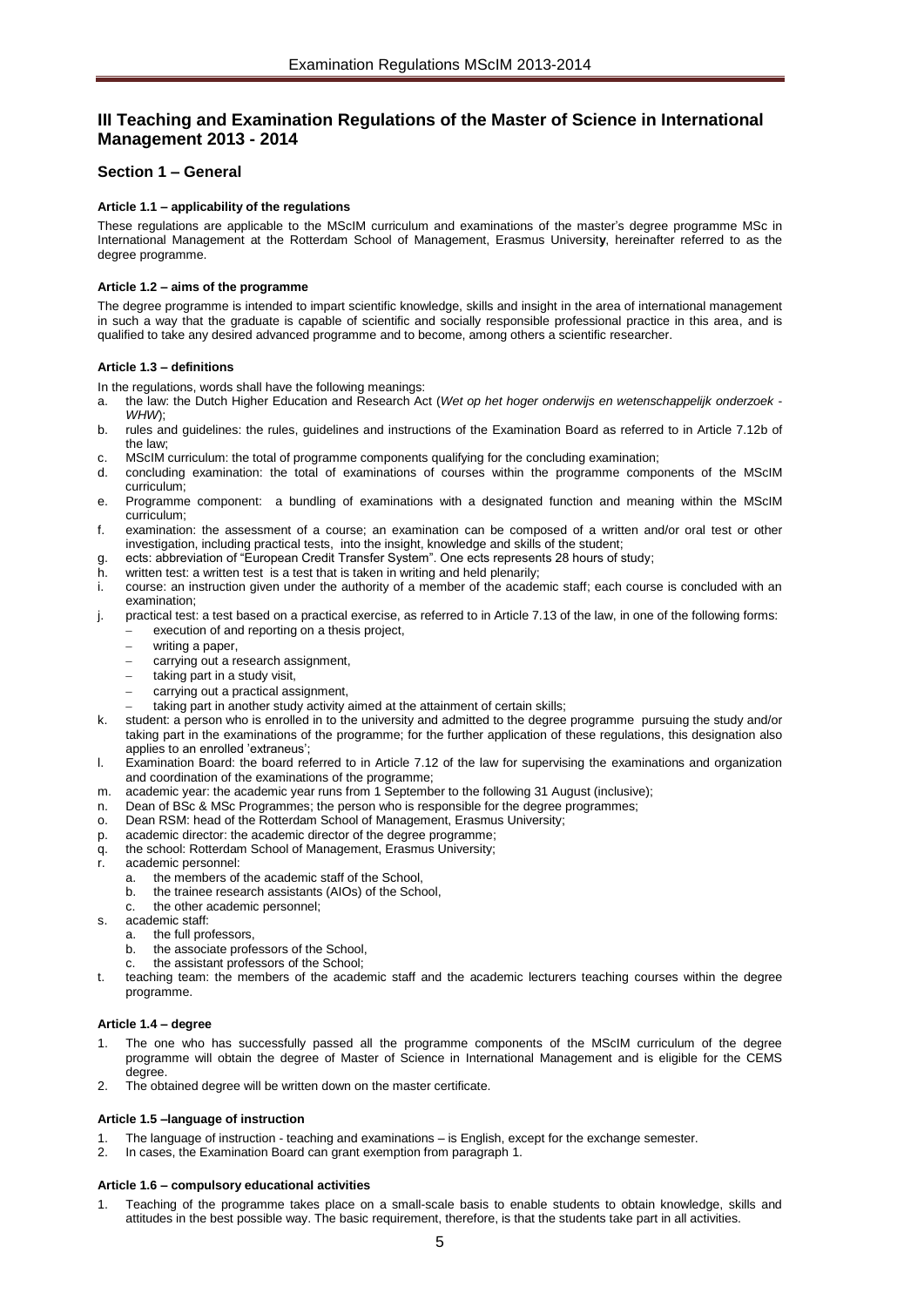2. If students are prevented from participating in certain educational activities due to special circumstances, they should report this to the instructor concerned in advance. In such cases, without prejudice to the rules that apply to giving and assessing examinations of particular courses, instructors may assign alternative activities.

### <span id="page-5-0"></span>**Section 2 – Composition of the degree programme**

### <span id="page-5-1"></span>**Article 2.1 – full-time / part-time**

<span id="page-5-2"></span>Within the scope of the law, the degree programme is only offered full-time.

### **Article 2.2 – study load, feasibility and timetable of the degree programme**

- 1. The degree programme has a study load of 90 ects.
- 2. Courses and projects, including examinations, are scheduled to be completed in one and a half year
- 3. To further increase the feasibility of completing the degree programme according to the schedule, the work load is spread evenly over the programme's duration.

### <span id="page-5-3"></span>**Article 2.3 – composition of the degree programme**

1. The concluding examination applies to the MScIM curriculum consisting of the following programme components:

| <b>Programme Components:</b><br>a Block Seminar                   | <b>ECTS</b><br>3 |
|-------------------------------------------------------------------|------------------|
| b Skill Seminar                                                   | 2                |
| c A choice of one of the following courses:                       | 7.5              |
| <b>International Strategy</b>                                     |                  |
| International Entrepreneurship                                    |                  |
| d Management Challenges in International Organisations            | 7.5              |
| e A choice of two courses out of three following courses:         | 15               |
| Global Marketing 7.5 ects                                         |                  |
| Global Supply Chain Management 7.5 ects                           |                  |
| Financial Management & Control 3.5 ects + Multinational Financial |                  |
| Management 4 ects                                                 |                  |
| f International Business Project                                  | 15               |
| g Research Clinic                                                 | 5                |
| h Master Electives                                                | 15               |
| <i>i</i> Master Thesis                                            | 20               |

- 2. Participation in an international exchange with one of the CEMS partner institutions during either the first or the second semester is a compulsory part of the degree programme; the other two semesters must be completed at the RSM. The programme components stated under paragraph 1, sub a, b, c, d, e, f and h may be attended at a CEMS partner institution.
- The detailing in the most recent version of the International Management (digital) Study Guide of the further descriptions of programme components into compulsory courses and elective courses, including obligatory practicals, and the thesis project, constitute an integral part of these Teaching and Examination Regulations, without prejudice to the other provisions set out in these regulations.
- 4. Students may choose the CEMS approved master electives from components of the MSc programmes of the RSM and/or CEMS partner institutions.

### <span id="page-5-4"></span>**Article 2.4 – exemption from obligatory practicals**

In exceptional cases, the Examination Board can grant exemption from the obligation to take part in a practical examination. In that case, the Examination Board can decide that the practical examination should be carried out in another way, to be determined by the Examination Board.

### <span id="page-5-5"></span>**Article 2.5 – exemption from examinations**

<span id="page-5-6"></span>No exemptions from examinations will be granted.

### **Article 2.6 – free master programme within the master degree programme MSc in International Management at RSM**

- 1. Under approval by the Examination Board, students who are enrolled in the programme can make up an own master composed of examinations offered by the university, which will lead to the degree of Master of Science in International Management.
- 2. The master programme mentioned in paragraph 1 must consist of sufficient examinations in the area of international management according to the Examination Board, and in any case of the thesis project of 20 ects.
- 3. The Examination Regulations and Rules and Guidelines are applicable to the programme mentioned in paragraph 1 and approved by the Examination Board.
- 4. Students who complete the free master will not be eligible for the additional CEMS degree.

### <span id="page-5-8"></span><span id="page-5-7"></span>**Section 3 – Admission**

### **Article 3.1 – admission**

With due observance of the rules by law concerning admission and enrolment, eligible for admission to the degree programme is the one who has acquired the admission statement given by, or on behalf of, the Dean of the RSM.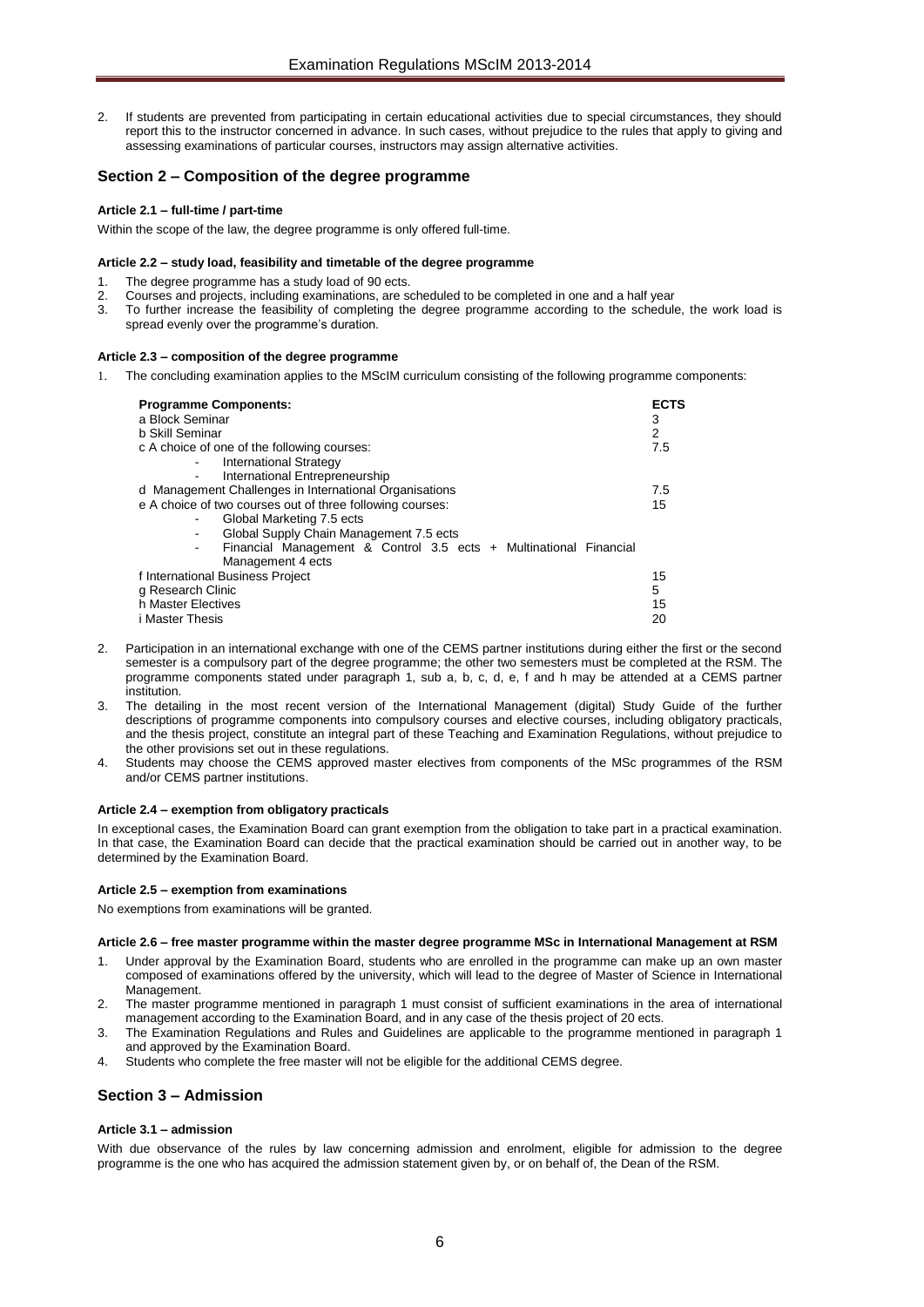### <span id="page-6-0"></span>**Article 3.2 – admission procedure**

The admission is selective: it is a three stage procedure consisting of formal requirements as stated in article 3.3, including assessment and interview.

### <span id="page-6-1"></span>**Article 3.3 – admission requirements**

Candidates are considered eligible for selection if the applicant has (entirely) fulfilled the formal requirements:

- a. A Bachelor's degree in Business, Management of RSM or of any accredited and/or recognized Bachelor's (of Science) degree programme of any research university if equivalent regarding level, size and content of the programme;
- b. Proficiency in English, to be proven by
	- IELTS: with a minimum overall score of 7.0;
	- TOEFL: paper based: with a minimum overall score of 600;
	- TOEFL: computer based: with a minimum overall score of 250;
	- TOEFL: internet based: with a minimum overall score of 101;
	- Cambridge: CPE or CAE level.

Additional requirements for students from China and Taiwan: IELTS: 6.5 or higher on all four individual sub-scores; TOEFL internet based: all four individual sub-scores should have a minimum of 22. In addition the total score should be 90/91 or higher.

The test results may not be more than 2 years old.

No other English language test results will be accepted.

Exempted from an English test are students whose mother tongue is English or who had English as the language of instruction at university for at least three years;

- c. A grade point average (GPA) equivalent to a 7 out of 10 in the Dutch education system, which is considered to be above average;
- d. A GMAT score of at least 600. Only students with a bachelor's degree from RSM, another Erasmus University Rotterdam (EUR) programme or one of the Dutch "sister programmes" are exempted from submitting a GMAT score;
- e. Candidates must be fluent in three languages. All applicants must provide the admissions office with proof of proficiency in a second foreign language at B1 level in the Common European Framework. The second foreign language can be chosen from: Chinese (Mandarin), Czech, Danish, Dutch, Finnish, French, German, Hindi, Hungarian, Irish (Gaelic), Italian, Japanese, Norwegian, Polish, Portuguese, Russian, Spanish, Swedish and Turkish;
- f. Certain combinations of similar languages will not be allowed (e.g. Danish/Swedish/Norwegian). It is not possible to claim to be a native speaker in more than one language;
- Motivation letter.
- The test results may not be more than 2 years old.

### <span id="page-6-3"></span><span id="page-6-2"></span>**Section 4 – Taking examinations**

### **Article 4.1 – frequency of examinations; examination schedule; re-examinations; extra opportunities**

- The opportunity to take a test is presented at least once per academic year.
- 2. The opportunity to take written tests when belonging to an examination as referred to in Article 1.3 is given twice per academic year. On each of these occasions the examination result is updated.
- 3. The student has a free choice in the number of repeats for taking a written test when part of an examination. The result for the examination is established on the last test result obtained. If the material to be studied for a course has changed, the subsequent examinations will reflect the new material.
- In addition to the provisions set out in paragraphs 1 and 2, the opportunity to take a written test for which the accompanying course is given for the last time ever, is given two times in the academic year subsequent to the last year of the course in case of a written test and only once in case of an assignment. The tests of the master electives are excluded from this rule. The tests will be scheduled during the examination period concerned. Deviating from paragraph 3 above, tests for these courses that have already been passed may not be taken again.
- 5. Without prejudice to applicable regulations regarding a period free of tests, and with due observance of the other provisions set out in these regulations, and of the Rules and Guidelines established by the Examination Board, the Dean of BSc & MSc Programmes establishes a schedule for written tests and examinations before the start of the academic year. In the event of urgent exceptional circumstances, the Dean of BSc & MSc Programmes can change the schedule during the academic year, provided that the change is announced in good time and no later than the start of the registration period, of the period of tests concerned, via appropriate channels such as SIN-Online.
- In exceptional cases the Examination Board can, at the request of the student, decide that an extra opportunity to take a written test will be offered, in derogation from the schedule.
- 7. To courses that are instructed under the supervision and authority of accredited institutions other than RSM and for which results are converted to the MScIM curriculum, the rules and regulations apply as set, upheld and applied by the examination board, or equivalent body, of that accredited institution.

#### <span id="page-6-4"></span>**Article 4.2 – form of the examinations and tests**

- 1. The tests of the examinations are conducted in written and/or oral form and/or by means of practical exercise, unless the Examination Board has decided otherwise.
- 2. If the Examination Board decides that the form as referred to in the foregoing paragraph shall be different, it will announce this to the students no later than two months before the test is to be held.
- 3. The elaborations on the form of the tests as referred to in paragraph 1, stated in the most recent version of the study guide for the study programme, constitute an integral part of these Teaching and Examination Regulations, without prejudice to the other provisions set out in these regulations.
- 4. In exceptional cases the Examination Board may, at the request of the student, decide to permit derogations from the provisions set out in paragraph 1.
- 5. Physically or sensory handicapped students are offered the opportunity to take tests in a manner adapted as far as possible to their individual handicap. The Board will, if necessary, obtain expert advice before making a decision.

#### <span id="page-6-5"></span>**Article 4.3 – oral tests**

1. No more than one person will be given an oral test at a time, unless the Examination Board has decided otherwise.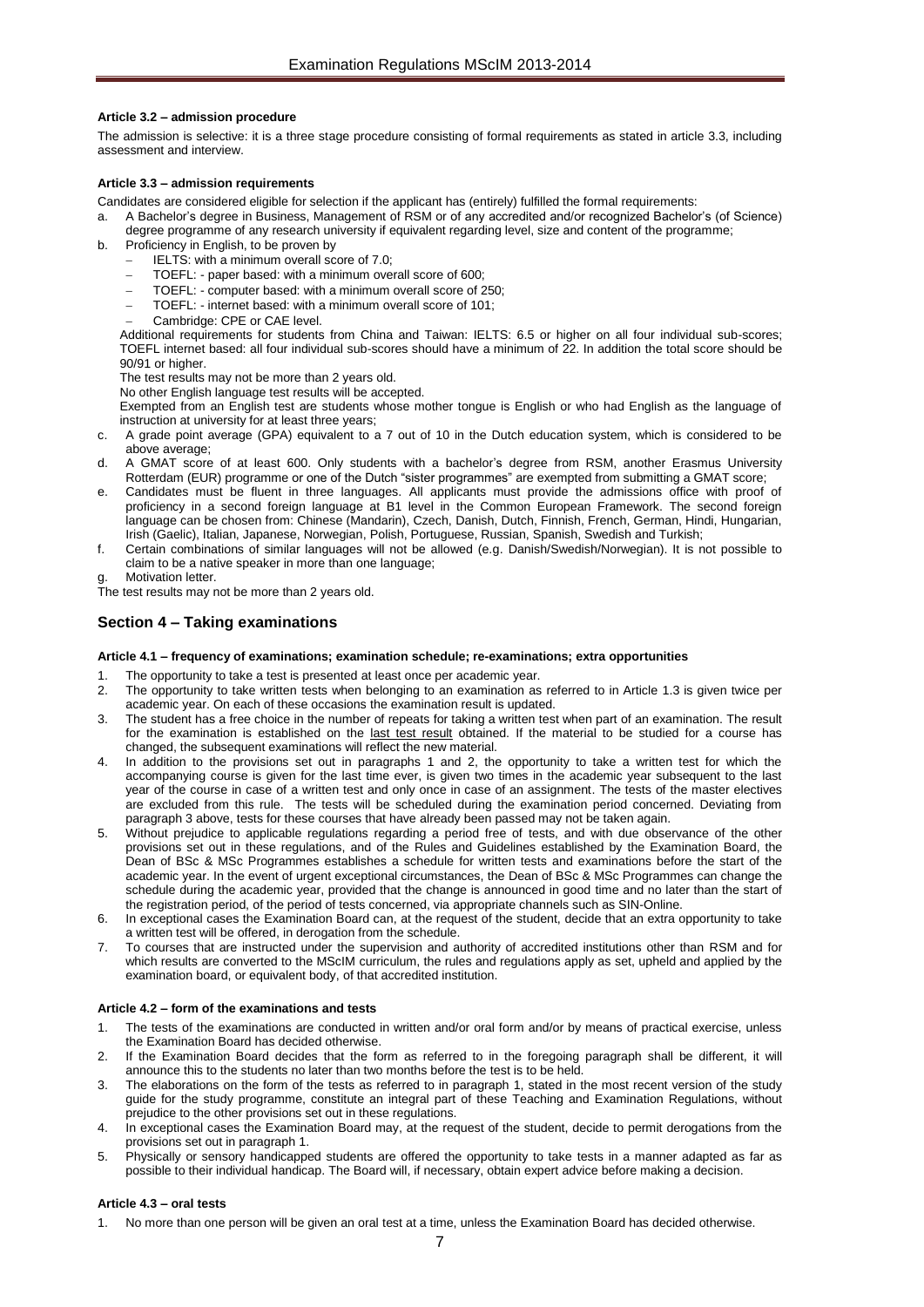2. An oral test is taken in public, unless in an exceptional case the Examination Board or the examiner concerned has decided otherwise, or the student has objected to this.

### <span id="page-7-0"></span>**Article 4.4 – sequence of programme components**

- 1. The International Business Project has to be taken in the second semester, unless approved by the Examination Board.<br>2. The internship is an integral part of the CEMS programme and cannot be substituted by internships o The internship is an integral part of the CEMS programme and cannot be substituted by internships or working
- experience acquired before the start of the graduate programme. Internships need to take place after the first (completed) semester.
- Students need to have completed at least 30 ECTS of the degree programme before they can start with the third semester, i.e. the Research Clinic and the Master Thesis. The Research Clinic together with the Master Thesis will be offered in the third semester only.
- The examination for the thesis project can only be completed once all the courses of the other programme components of the degree programme have been passed, unless approved by the Examination Board.

### <span id="page-7-1"></span>**Section 5 – Result of examinations**

#### <span id="page-7-2"></span>**Article 5.1 – determining, announcing and recording results of examinations; deadlines**

- After an oral test has been taken, the examiner determines the result immediately, and gives the student a written notification.
- 2. The examiner determines the updated result of an examination as a consequence of a new outcome for a written test as soon as possible, and no later than four weeks after the day on which the test was conducted. In the event of *force majeure*, the Examination Board can permit derogation from this deadline.
- 3. The Department for Exam Administration RSM checks compliance with the deadline mentioned in the previous paragraph, and in the event that it is likely to be exceeded, reports this in good time to the chairman of the Examination Board.
- With regard to a test that is to be taken in a manner other than orally or in writing, the Examination Board decides in advance in what way and within what period the student will be given a written notification of the examination result involved.
- 5. The examiner immediately reports updated examination result to the Department for Exam Administration RSM, which then informs the student of this in writing.
- 6. The Department for Exam Administration RSM is responsible for recording the results of examinations. This Office also records what certificates have been presented to a student. No information about recorded data, with the exception of data about the certificates awarded, is given to anyone other than the student, the Examination Board, the directors of the study programme, the Board of the Erasmus University, the student advisor, the student counsellor and the Examination Appeals Board (*CBE*). The Examination Board may decide on derogation from the provisions set out in the last sentence under the consent of the student involved.
- The involvement of the Department for Exam Administration RSM as referred to in the previous paragraphs is without prejudice to the provisions in this matter as determined by the Board of the Erasmus University.
- 8. The written certificate concerning the result of an examination contains information about the way in which the student can lodge an appeal with the Examination Appeals Board (*CBE*).

### <span id="page-7-3"></span>**Article 5.2 – period of validity**

- Unless otherwise mentioned, the term of validity for examinations passed is three years. The Examination Board may extend the term of validity if, in its judgment, the knowledge, insights and skills relating to the course corresponding to the examination in question are not obsolete.
- 2. The Examination Board can impose, with respect to an examination taken and passed more than three years ago, an additional or alternative examination, before the student can pass the concluding examination.
- 3. The term of validity of tests on which examinations are based is limited to the academic year in which the test has been taken, unless the examiner determines otherwise in the course manual.

### <span id="page-7-4"></span>**Article 5.3 – right of inspection**

- 1. A (public) inspection of the graded work is granted as soon as possible after a written test, but no later than four weeks after the results of the written test have been announced. The examiner determines the location and time of the inspection. During this inspection, interested parties may request to peruse the questions and assignments of the test concerned, along with the criteria for assessment.
- 2. In the event that a student can demonstrate that he/she was prevented from being at the assigned location and time for the inspection mentioned in paragraph 1, due to *force majeure*, at the request of the student an alternative opportunity will be offered, if possible within the term mentioned in paragraph 1.

### <span id="page-7-6"></span><span id="page-7-5"></span>**Section 6 – Result of the concluding examination**

#### **Article 6.1 – the result of the concluding examination**

- 1. The result of the concluding examination is determined by the Examination Board based on the examinations of courses in the programme components that build the MScIM curriculum and in compliance with the regulations stated in article 5.2 of the Rules and Guidelines.
- 2. In derogation from the provisions set out in paragraph 1, the Examination Board may, before determining the result of the concluding examination, conduct an investigation into the knowledge of the student with regard to one or more examinations of the programme, if and insofar as the results of the examinations concerned give it cause to do so.

### <span id="page-7-8"></span><span id="page-7-7"></span>**Section 7 – Final and Implementation Provisions**

#### **Article 7.1 – amendments changes**

Amendments to these regulations will be adopted by the Dean RSM through a separate decree.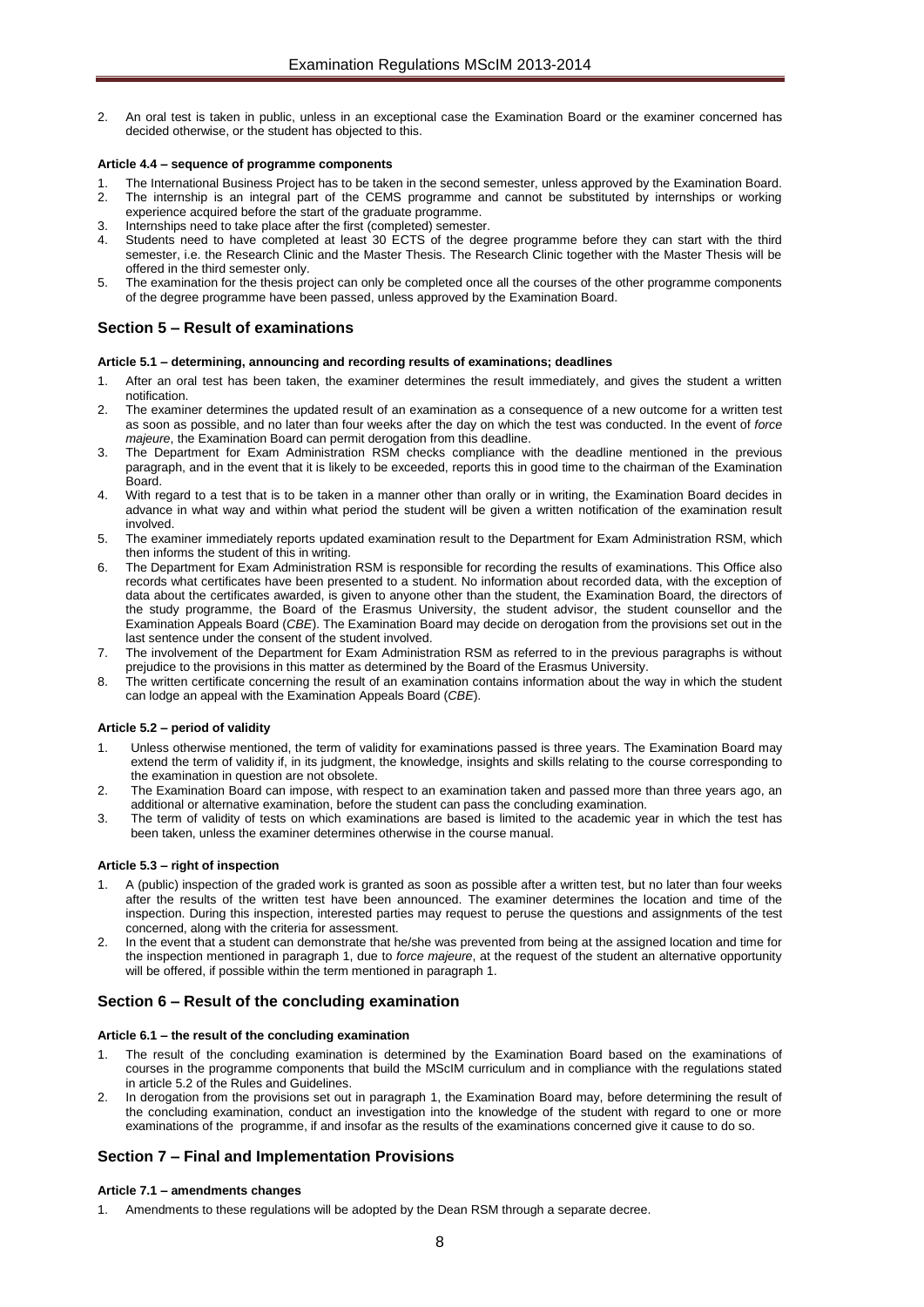- 2. No amendments will be made that are applicable to the current academic year, unless the interests of the students are, in reason, not thereby prejudiced.
- 3. Moreover, amendments must not influence, to the detriment of the students any other decision, which has been taken with respect to a student by the Examination Board by virtue of these regulations.

### <span id="page-8-0"></span>**Article 7.2 – Hardship clause**

In very exceptional individual circumstances, in which application of one or more of the provisions set out in these regulations leads to evidently unreasonable and/or unfair situations with regard to a student, a student can submit a request in writing, and with reasons, for derogation from the said provision(s) to the Examination Board. The Examination Board may, after consulting the relevant examiner(s) and the student advisor or student counsellor, derogate from the said provision(s) in favour of the student. A decision to reject the student's request will not be made by the Examination Board until the applicant has been given the opportunity to present his or her case, if this is requested

#### <span id="page-8-1"></span>**Article 7.3 – announcement**

The Dean RSM is responsible for an appropriate announcement of these regulations, of the Rules and Guidelines established by the Examination Board, and of amendments to these documents.

### <span id="page-8-2"></span>**Article 7.4 – legal effect**

These regulations have legal effect from 1 September 2013.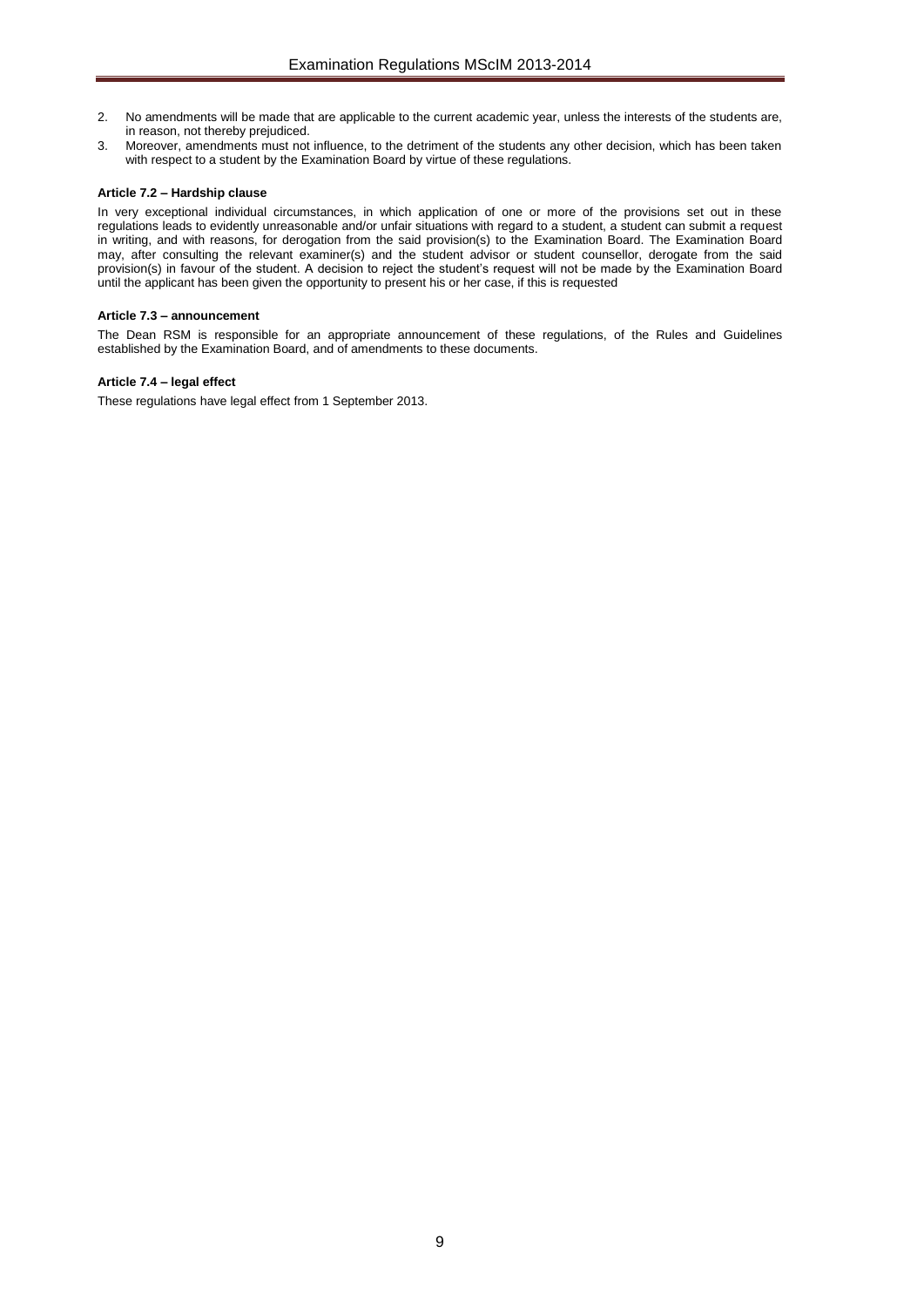## <span id="page-9-0"></span>**IV Rules and Guidelines 2013 - 2014**

### <span id="page-9-2"></span><span id="page-9-1"></span>**Section 1 – General**

### **Article 1.1 – applicability of the Rules and Guidelines**

These Rules and Guidelines are applicable to the examinations and the concluding examination of the master's degree programme MSc in International Management at Rotterdam School of Management, Erasmus University, hereinafter referred to as the degree programme. The Rules and Guidelines detail and extend provisions made in the Examination Regulations.

### <span id="page-9-3"></span>**Article 1.2 – definitions**

- 1. Unless stated otherwise, in these Rules and Guidelines, the same definitions will be used as formulated in the Teaching and Examination Regulations of the degree programme.
- 2. Fraud: the action or negligence of a student as a result of which it is impossible, entirely or in part, to form a correct judgment concerning his/her or someone else's knowledge, insight and skills.

### <span id="page-9-4"></span>**Article 1.3 – day-to-day procedure of the Examination Board**

<span id="page-9-5"></span>The Examination Board may assign portfolios to its members for taking care of daily procedures.

### **Article 1.4 – the authority to examine**

- 1. The authority to act as examiner is conferred by decision of the Examination Board.
- 2. In each of the examinations of courses referred to in Article 7.10 of the law, the examinations and tests are held and results are established by the person with the authority to act as examiner for that course. As a default, the examination board authorizes the members of the academic staff to act as examiner for the courses that they instruct. Members of the staff appointed to lecture in the programme on the basis of a hospitality contract or a joint venture contract, are by default examiners for the courses they instruct.

### <span id="page-9-6"></span>**Article 1.5 – the criteria**

In the decision-making process the Examination Board employs the following criteria as a guideline – and in case of contrariety of criteria weighs the importance of employing one against another -:

- the preservation and maintenance of the quality and grading criteria of each examination;
- the efficiency of the study, for example, expressed in terms of limiting loss of time (wherever possible) for students who make rapid progress with their studies when preparing for examinations
- motivating students to interrupt their studies as soon as possible in cases where it is very unlikely that they will pass their examinations;
- protecting students from trying to take on too large a study load;
- maintaining an environment in which students and staff can work effectively and efficiently;
- extending leniency towards students who, through circumstances beyond their control, have encountered delays during their studies.

### <span id="page-9-8"></span><span id="page-9-7"></span>**Section 2 – Exemptions**

#### **Article 2.1 – exemption from practical tests**

- 1. A request for exemption from the obligation to take part in practical tests, as referred to in Article 2.4 of the Teaching and Examination Regulations, should be submitted by the student in writing, with reasons and supported by documentation, to the Examination Board at least four weeks before the practical test for which exemption is requested is scheduled to begin. In exceptional cases, the Examination Board may permit derogation from the period stated in the last sentence.
- 2. The Examination Board makes a decision within four weeks of receiving the request. The student is informed immediately of the decision.

### <span id="page-9-10"></span><span id="page-9-9"></span>**Section 3 – Rules concerning good course of things during examinations and tests**

#### **Article 3.1 – registration for examinations and written tests**

- 1. A student who by virtue of his/her enrolment for the programme is entitled to take the concluding and other examination or tests should register for them on time and correctly, in accordance with the provisions of or by virtue of these Rules and Guidelines. The registration term for written tests and examinations has been established per period in the schedule of written tests and examinations, as referred to in article 4.1 of the Teaching and examination Regulations of the programme.
- 2. The head of the Department for Exam Administration RSM can, with the approval of the Examination Board, establish specific rules for proper registration for examinations, or written tests by virtue of the Teaching and Examination Regulations of the programme and the Rules and Guidelines of the Examination Board. These specific rules will be announced in a proper manner in sufficient time.
- 3. The Examination Board can derogate from the date of registration referred to in paragraph 1 if the student, as a result of *force majeure*, has been unable to register on time and correctly. Under certain circumstances, *force majeure* may be said to exist in the event of, for example, a student was unable to register in the usual way (OSIRIS-online, in writing, another student) because of sickness or special family circumstances. The student should submit the request for this as soon as reasonably possible.
- The head of the Department for Exam Administration RSM may, in cases other than those referred to in paragraph 3, derogate from the registration period no later than two working days before the day on which the examination will be taken, provided that this does not jeopardize the correct preparation for the examination or part thereof. The head of the Department for Exam Administration RSM will charge administrative costs of € *13.50* per examination or written test for this derogation. The head of the Department for Exam Administration RSM reports this to the Examination Board.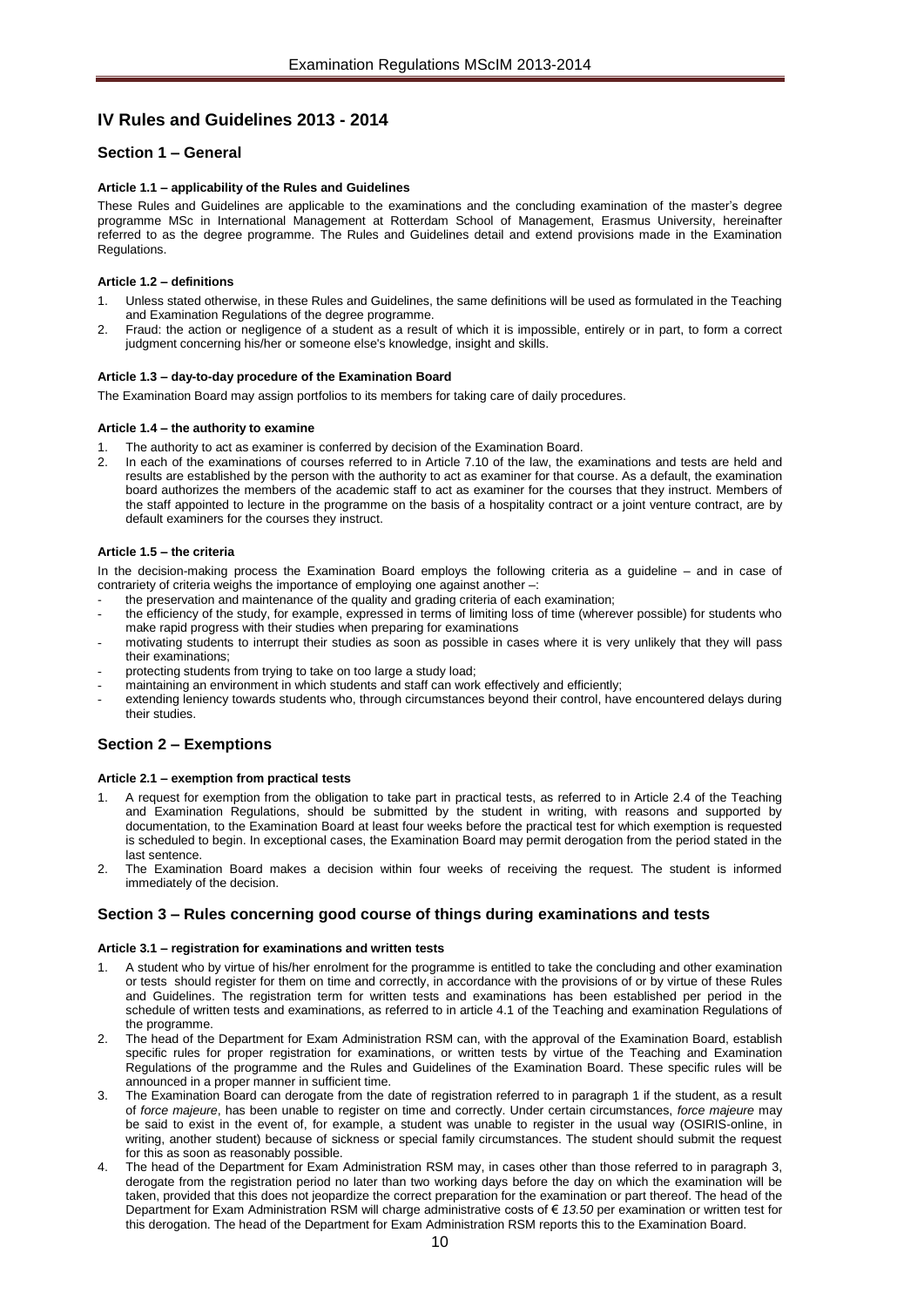5. Anyone who has not registered for a concluding examination or a written test in accordance with the provisions of or by virtue of these Rules and Guidelines may not take part in the concluding examination or test concerned. If, notwithstanding the foregoing, the student nevertheless takes part in the concluding examination or test, the examiner and the Examination Board will not establish a grade.

#### <span id="page-10-0"></span>**Article 3.2 – entering and leaving the room in which the written test is being held**

- 1. Only a student who has applied on time and correctly for the written test may take part in the test concerned, and will be admitted to the room where the written test is being held.
- 2. Admission to the hall where a written test is organized is declined fifteen minutes after the start of the written test concerned. A student who is admitted to the hall after the start of the examination concerned should ensure that he/she causes as little disturbance as possible to the students already present.
- 3. A candidate in the written test may not leave the room earlier than one hour after the start of that test. A student who leaves the test before the end of the test concerned should ensure that he/she causes as little disturbance as possible to the students still present.
- 4. A candidate in a written test may, on request and with the permission of the examiner or the invigilator, leave the test's hall a while to use the toilet as from one hour after the start of the written test until half an hour before the end of the test. This permission is granted only to one student at a time. In exceptional cases, the examiner or invigilator may derogate from these rules in favour of the student.
- 5. Personal belongings such as coats, bags, mobile phones and other items that are not allowed to be used during the written test are not allowed to be brought into the hall where the test is held. These must be placed outside the test room in lockers, if available. If no lockers are available, coats must be placed over the chair. Bags must be closed and out of reach of the candidate. Mobile phones must be switched off and out of reach of the candidate.
- The head of the Department for Exam Administration RSM can, with the approval of the Examination Board, establish specific rules concerning entering and leaving the room in the M-building in which the written tests is being held, by virtue of the Teaching and Examination Regulations of the programme and the Rules and Guidelines of the Examination Board. These specific rules will be announced in a proper manner in sufficient time.

### <span id="page-10-1"></span>**Article 3.3 – general provisions concerning order during the written test**

- 1. On behalf of the Examination Board, the proctors appointed for this purpose are charged with maintaining order during the written test. An examiner may act as proctor.
- 2. Every candidate in the written test should comply with the instructions of the proctor. If a candidate in the examination does not comply with the instructions of the proctor, or does not obey his /her request, the proctor may exclude him/her from taking further part in the test, with the consequence that no result will be established.
- 3. During the written test, the candidate in the written test must, at the request of the examiner or the proctor, prove his/her identity with a valid proof of enrolment (student card) or other legally valid proof of identity.
- 4. Only a valid proof of enrolment (student card) or another legally valid proof of identity, the registration verification, the test's assignment paper and answer sheet, writing materials and a ruler may be placed on the candidate's desk. No study material such as a (graphical) calculator, literature or other sources of information may be placed on the candidate's desk unless explicitly authorized by the examiner in advance and stated on the first page of the test's assignment paper. These study aids (without any notes on them) are solely for the candidate's own use. During the test the candidate is not allowed to make use of a dictionary.
- 5. A candidate in the test is obliged, on request of the proctor, to show, and if requested, to hand over, the materials that he/she has with him/her.
- 6. Only the paper provided by EUR is to be used for the written test. The use of the candidate's own paper is not permitted.
- 7. A candidate in the written test should write his/her name, signature and student /examination number on each sheet of paper that is handed in. The proctor checks whether this has been done correctly before the test is handed in to him/her. Any draft copy should also be handed in to the proctor.
- 8. The head of the Department for Exam Administration RSM can, with the approval of the Examination Board, establish specific rules concerning the order during the written test in the M-building, by virtue of the Teaching and Examination Regulations of the programme and the Rules and Guidelines of the Examination Board. These specific rules will be announced in a proper manner in sufficient time.

#### <span id="page-10-2"></span>**Article 3.4 – fraud**

- 1. If in the matter of taking a test, fraud within the meaning of Article 1.2 is detected or suspected, this is set down in writing as soon as possible by the proctor or the corresponding examiner. The proctor may ask the student to make available any items of evidence. A refusal to do this is recorded in the written report. The student is given the opportunity to add written comments to the written report of the proctor. The written report and any written comments are handed over to the Examination Board as soon as possible.
- 2. The Examination Board or the examiner may exclude a student who has committed fraud from further participation in the examination of which the test for which the irregularity was detected is part, and/or take other appropriate measures. The exclusion has the consequence that no result will be established for the examination concerned. Before the Examination Board decides to make the exclusion, it gives the student the opportunity to give his/her account.
- 3. The other appropriate measures as referred to in paragraph 2 may consist of, among others, the following sanctions: a. reprimand;
	- b. invalidation of the examination concerned;
	- c. exclusion from one or more examinations;
	- d. exclusion from one or more examination period;
	- e. a combination of the above measures to a maximum of exclusion for at most one year;
	- in a serious case of fraud the Examination Board may advise the Executive Board to end the enrolment for the programme of the person concerned once and for all.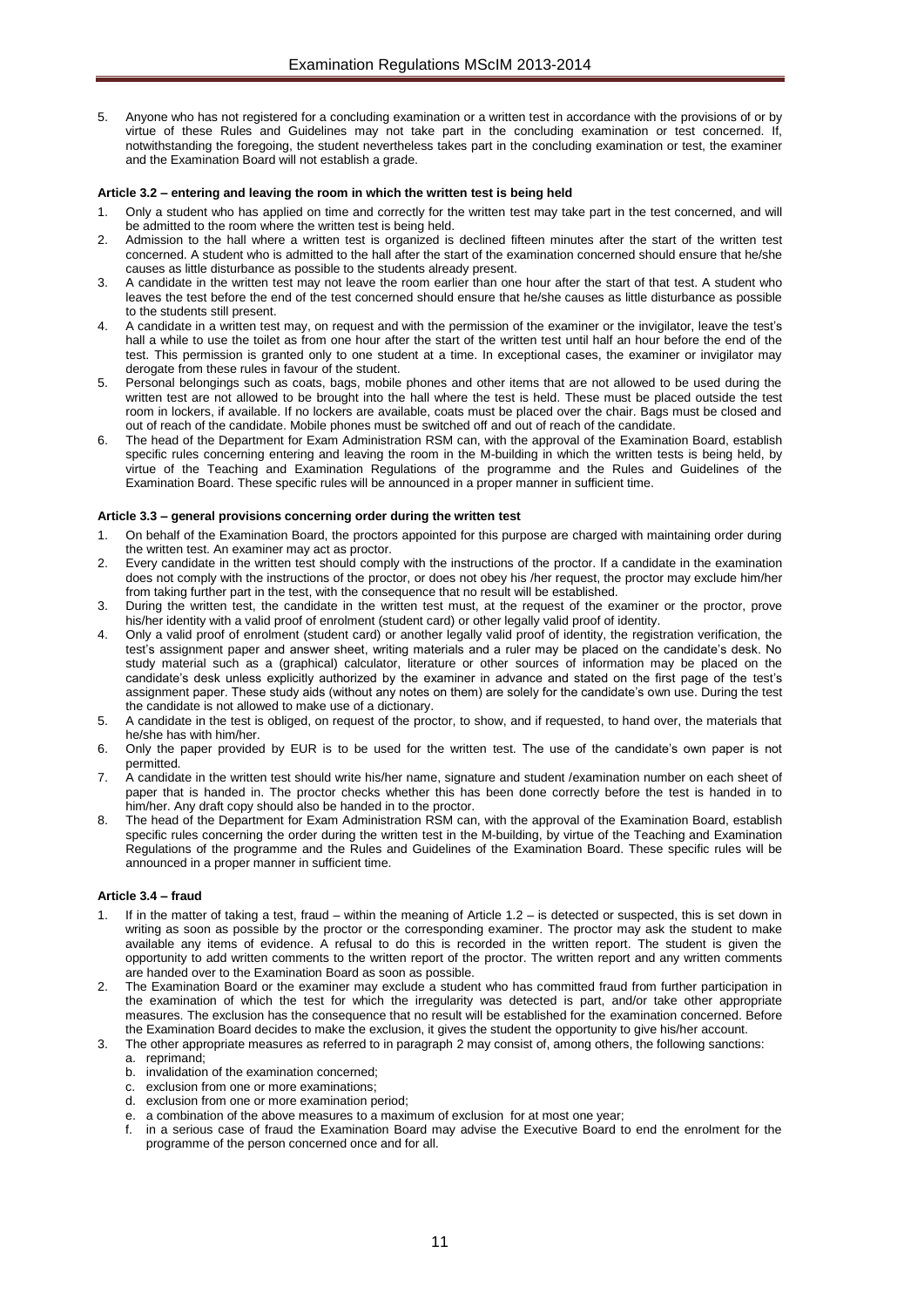### <span id="page-11-1"></span><span id="page-11-0"></span>**Section 4 – The examinations and tests of the courses**

### **Article 4.1 – the questions and assignments, peer review**

- 1. The questions and assignments of the tests that make up an examination for a course do not go beyond the sources announced in advance. These sources are, in the main, announced before the start of the course that prepares for the tests of the examination. The precise scope of the material is definitively announced no later than one month before the tests of the examination are held.
- 2. The questions and assignments of the whole of tests of an examination reflect the material included in the course.
- The whole of tests in an examination is representative of the study aims in terms of content and form.
- 4. The questions and assignments of a test are clear and unambiguous, and are asked in such a way, or contain such instructions, that the student can understand how comprehensive and detailed the answers must be.
- 5. Well in advance of the tests of the examination concerned being held, the Examination Board or examiner announces the way the test will be taken, while respecting the provisos laid out in Article 4.2 of the Teaching and Examination Regulations.
- 6. Well in advance of a written test being held, the Examination Board or examiner gives the students the opportunity, if possible, to peruse a written sample of a similar test, and also the model answers and the norms on the basis of which the assessment was made.
- 7. The length of the test is such that examinees have sufficient time, measured according to reasonable criteria, to complete the test.
- 8. When possible, the student may take the test's assignments with him/her at the end of the test.
- 9. In advance of the examination concerned being held, the examiner asks a colleague to check the examination on the instructions mentioned in this article.

### <span id="page-11-2"></span>**Article 4.2 – assessment criteria**

- 1. Wherever possible, assessment of written tests, takes place on the basis of previously established model answers and criteria, which can possibly be modified as a result from correcting the examination.
- 2. The assessment method is sufficiently transparent that the examinees can see how the results of the tests were determined.
- 3. In cases of tests of an examination given and assessed by more than one examiner, the Examination Board ensures that the examiners' assessment is based on the same criteria. If necessary, it shall appoint a supervising examiner for conducting the tests.

### <span id="page-11-3"></span>**Article 4.3 – determining the grades: rounding off, averaging, passing, grade floor**

- Examinations are assessed with grades on the scale 0.0 10.0, accurate to one decimal point, where a 5.5 is the lowest pass grade. Practical tests may be assessed with a 'pass' or 'fail'. Also sufficient results of examinations taken in the context of an international exchange at a foreign university will be displayed with a '*pass'*. A programme component has been passed only if the examinations of all courses that are part of that programme component have been passed. Tests assessed with a '*pass*' or *'fail'* cannot be averaged nor included in the GPA calculation.
- 2. Results on tests may have to be rounded off and/or averaged in order to arrive at a result for an examination.
	- The default rules for doing so are
	- test grades are averaged weighted on the basis of the credits, if specified;
	- grades for tests are always rounded off to one decimal before subsequent calculations are made (hence, a 5.45 will become a 5.5, a 6.95 will become a 7.0, a 5.44 will become a 5.4, etc.).
- If the examination is assessed on the basis of more than one test, no final grade for the examination will be calculated if one of the test grades is lower than a 5.5. In that case the candidate has failed the examination. Tests that can be taken only once per academic year, most likely practical tests such as case reports and team assignments, are exempted from this rule.
- 4. In case the course manual for a particular course holds additional or other rules to those stated under paragraph 2 and 3, these rules are only valid if published at least two months ahead of the date of a test and under written approval of the Examination Board. If these latter provisos are not met the default rules under paragraph 2 and 3 continue to apply.
- 5. Examination results are registered centrally by the Department for Exam Administration RSM.
- 6. In derogation from the previous paragraphs of this article, results of examinations taken in the context of an international exchange are established under the authority and responsibility of the foreign university.

## <span id="page-11-5"></span><span id="page-11-4"></span>**Section 5 – The Thesis**

### **Article 5.1 – the thesis, the thesis committee and admission to the thesis defence**

- The thesis project is an individual project.
- The thesis project is assessed by a thesis committee.
- 3. This committee shall consist of at least two members: a coach and a co-reader. The composition of the committee should furthermore meet the following criteria:
	- a. The members of the thesis committee need to have the authority to examine;
	- b. In particular, in case persons other than members of the academic staff seek to become member of a thesis committee, these persons need to obtain special disposition as examiner from the Examination Board. To this purpose, the thesis coordinator or the student in question should lodge a request with the Examination Board;
	- c. The thesis committee should be capable to assess the thesis in an objective, independent, and professional manner. Therefore there may be no hierarchical relations between coach and co-reader (e.g. (co)promotor and PhD student ('assistent in opleiding'), job appraisee and job appraisor ('afstemmingshoogleraar'). Coach and co-reader may be member of the same Master Programme, if to the judgement of the Examination Board the Master Programme has sufficiently guaranteed an objective and independent assessment;
	- d. The coach shall have principal responsibility for the coaching and activities relating to the thesis. The co-reader shall offer advice at critical times during the thesis project (for example evaluating the final thesis proposal, the research design, approval of the thesis);
	- e. The coach and co-reader jointly give an endorsement to a student for applying for admission to the thesis defence on the basis of the thesis report at hand.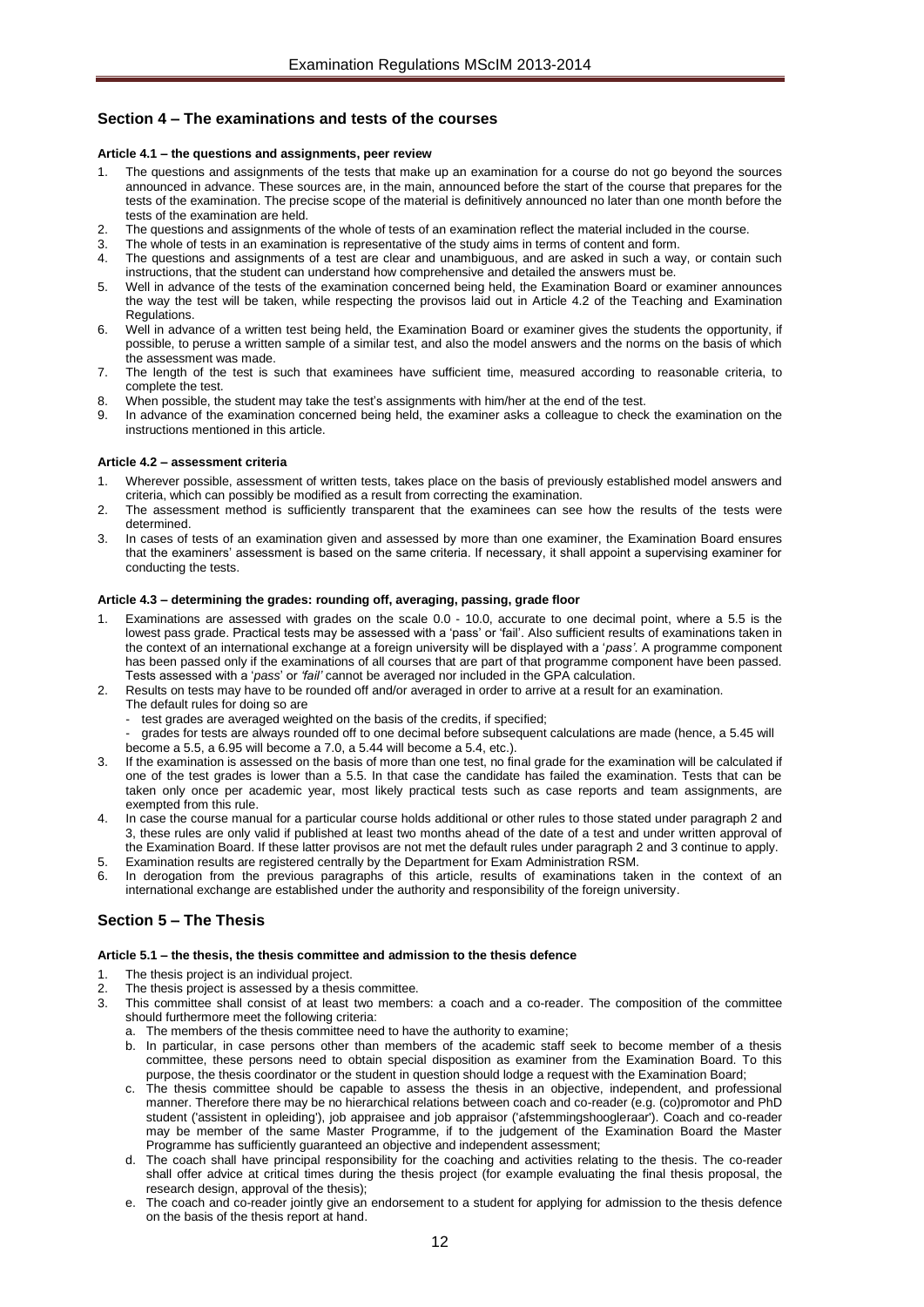- The assessment of the thesis project is based on the thesis report and the oral thesis defence in front of the thesis committee.
- The thesis committee shall assess the thesis project immediately after the defence in compliance with article 5.2. The assessment is based on the assessment matrix. The assessment matrix must be filled in by the thesis committee. The assessment shall be unanimous. All members of the thesis committee should take part in the assessment. In case one of the members is unexpectedly unable to attend the assessment, the department involved will provide for replacement.
- 5. At a student's request the Examination Board may derogate from the provisions of the foregoing paragraphs of Article 5.1 with the exception of the provisions under 5.1.3.b.

### <span id="page-12-0"></span>**Article 5.2 – Excellence check**

Coaches and co-readers that wish to award a research master thesis with a 'distinction grade' of 9.0 or higher must subject the thesis to an a-priori peer review process, organized by the Examination Board.

- a. Coach and co-reader jointly notify the Examination Board by e-mail [\(ec@rsm.nl\)](mailto:ec@rsm.nl), no later than three weeks before the planned date of the defence that they request an excellence check for a specific thesis. The following information should be included in the e-mail: student's name and student number, name of coach and co-readers, date of the defence, an electronic version of the thesis, and a concise statement explaining why the committee decided to nominate the thesis and why it believes it is exemplary.
- b. Upon receipt of such notification, the Examination Board requests a decision concerning the eligibility for a distinction mark (9.0 or higher) from a qualified peer reviewer, i.e. an experienced research master coach.
- c. The Examination Board then sends out the thesis for peer review. The Examination Board then uses the report to reach a decision concerning the eligibility of the thesis for a distinction mark.
- The decision is then communicated to the members of the thesis committee, the Examination Board, and the Exam Administration. The thesis committee will also receive a single-blind copy of the peer review report.
- e. If the decision is positive, the members of the thesis committee are free (but not obligated) to award a grade of 9.0 or higher to the thesis, contingent upon an adequate defence. If the decision is negative, a grade of 9.0 cannot be awarded, and the committee must limit itself to a maximum grade of 8.5.
- In case of a negative decision, the committee has the right to appeal, for example when it suspects that there is human error at play. A concise, motivated letter of appeal must then be sent to the Examination Board [\(ec@rsm.nl\)](mailto:ec@rsm.nl). Steps b through e of the above procedure will be then repeated. This time, the decision taken by the Examination Board will be final.

#### <span id="page-12-1"></span>**Article 5.3 – establishment of the concluding examination**

- 1. On behalf of the Examination Board the Head of the Student Administration establishes the results of the concluding examination, in accordance with the Teaching and Examination Regulations of the programme and the Rules and Guidelines of the Examination Board, provided the student has passed all programme components of the degree programme as mentioned in article 2.3 of the TER, unless:
	- the Examination Board decided that the examination also includes its own investigation into the knowledge, understanding and skills of the student;
	- in accordance with article 7.11 of the law, on the student's request, the Examination Board has granted postponing of the establishment of the concluding examination until a moment determined by the Examination Board.
- 2. The Head of Student Administration may establish administrative rules for the application for the concluding examination. These rules must be approved by the Examination Board and must be timely and adequately disclosed.

### <span id="page-12-2"></span>**Article 5.4 – the certificate, the transcript and the supplement**

- 1. To show that the exam has been passed, the Examination Board awards a certificate, after by or on behalf of the Executive Board has been stated that the procedural requirements for the issuance have been met.
- 2. On a transcript, which constitutes a part of the certificate, the examination parts belonging to the exam are stated.
- The certificate is accompanied by a supplement in accordance with the agreed European standard format.
- 4. The certificate, the transcript and the supplement are signed by the chairman or the substitute chairman of the Examination Board.
- 5. On behalf of the Examination Board the Head of the Student Administration shall be responsible for issuing the certificate, the transcript and the supplement to the student in person, unless the student opts for receiving the documents from the Examination Board at the official graduation ceremony.

#### <span id="page-12-3"></span>**Article 5.5 – Classifications ´cum laude´ and ´summa cum laude´**

- If the examinee has shown exceptional skill in the concluding examination, this may be stated on the certificate with the words 'cum laude' or ´summa cum laude´.
- The classification ´cum laude´ will be awarded if the student has fulfilled at least the following conditions:
	- a. the average of the grades for the examinations under the Dutch grading system as displayed on the list of grades, weighted on the basis of the credits is an 8.25 or higher, and
	- b. the grade for the examination of the thesis trajectory is at least an 8.0;
	- c. no more than one examination has been taken more than once (this applies from cohort 2013-2014 only)
- 3. The classification ´summa cum laude´ will be awarded if the student has fulfilled at least the following conditions:
- a. the average of the grades for the examinations under the Dutch grading system as displayed on the list of grades, weighted on the basis of the credits is an 9.0 or higher, and
	- b. the grade for the examination of the thesis trajectory is at least an 9.0, and
	- c. no examination has been taken more than once.
- 4. A concluding examination classification is awarded only when the examinations entered on the list of grades that have been graded under the Dutch grading system cover at least 52.5 ects of the total of the study load of the degree programme as stated in the Teaching and Examination Regulations.